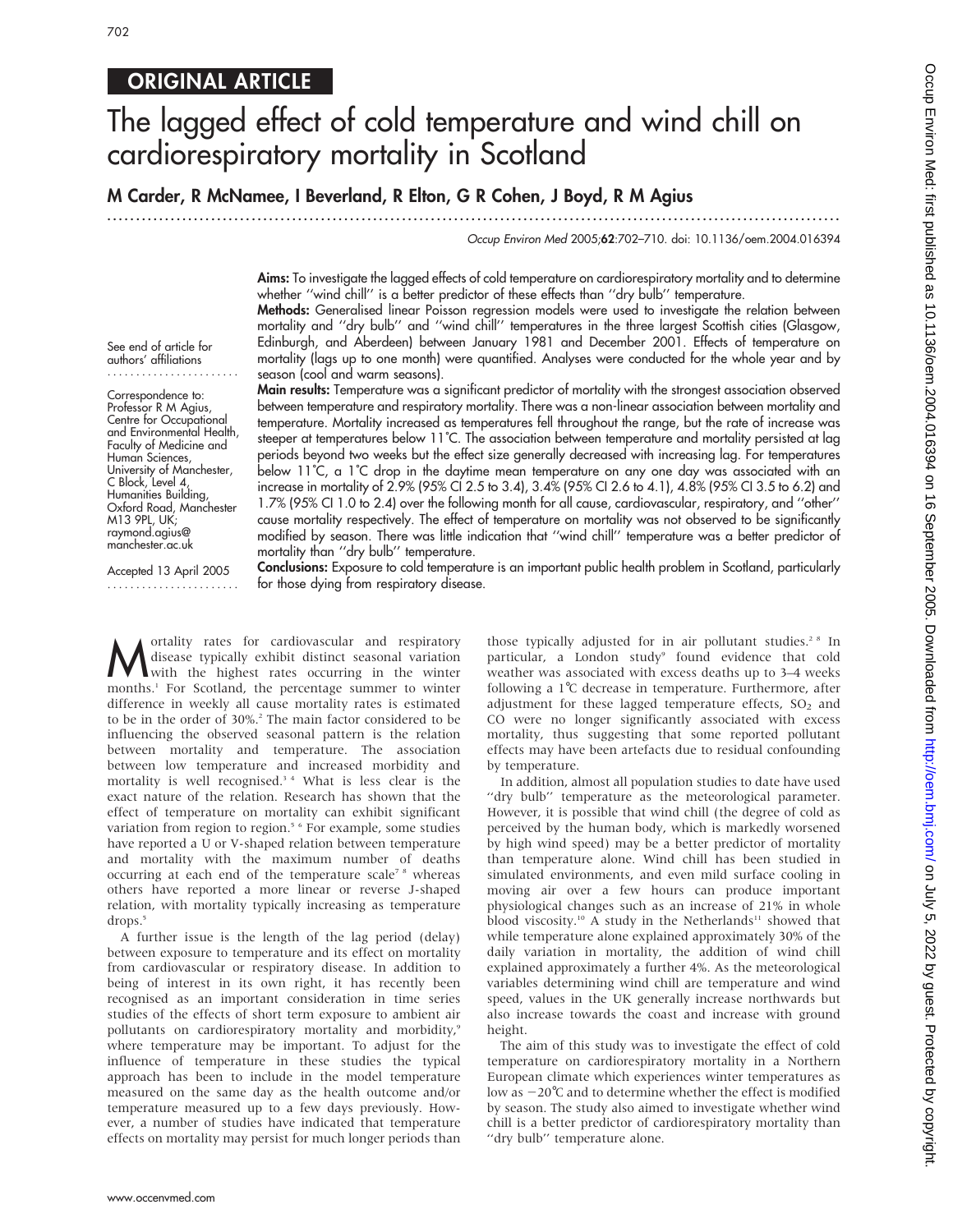#### **METHODS** Health data

The Information and Statistics Division (ISD) of the Common Services Agency (CSA) of the Scottish Health Service supplied mortality data for the period January 1981 to December 2001 for the three largest Scottish cities of Glasgow, Edinburgh, and Aberdeen. The codes considered in this study were deaths from all non-accidental causes (referred to hereafter as all cause), from cardiovascular causes (ICD-9 codes 410–414, 426–429, 434–440) and from respiratory causes (ICD-9 codes 480–487 and 490–496), essentially including cardiac and cerebral ischaemia (but excluding cerebral haemorrhage), chronic obstructive pulmonary disease, asthma, and pneumonia. The group ''other'' causes (all non-accidental causes minus cardiorespiratory codes specified above) were also considered.

#### Meteorological and air pollutant data

The Meteorological Office supplied hourly meteorological data for each of the three cities. The variables considered in this study were (dry bulb) temperature and wind chill temperature, as measured by the Steadman formula for shade apparent temperature,<sup>12</sup> calculated as follows:

ET =  $-2.7+1.04$  (temperature, °C)+2.0 (vapour pressure, Kpa)  $-0.65$  (wind speed, m/sec)

This formula expresses temperature ( $\degree$ C) in terms of the lower value required to produce the same rate of heat loss at that combination of wind speed and temperature as for a person walking in calm conditions.

Initially two measures of dry bulb temperature and two of the Steadman wind chill corrected temperature were considered. A daytime mean (the average of the 7am to 11pm hourly values) of each measure was calculated and also a minimum index—the 24 hour minimum in the case of temperature and the minimum of the 7am to 11pm hourly values in the case of Steadman. Preliminary likelihood ratio tests (not reported here) indicated that the effects of the 24 hour minimum temperature and daytime minimum Steadman on mortality were insignificant when models included the mean temperature and mean wind chill parameters whereas the reverse was not the case (the Pearson's correlation coefficients between the candidate temperature and wind chill parameters were typically  $>0.7$ ). The two parameters based on minimums were thus dropped from subsequent analyses.

Associations were examined between the mortality outcomes and mean temperature variables lagged by 0 days (that is, same day temperature), 1–6 days (that is, average of temperatures on the previous 1–6 days), 7–12 days, 13– 18 days, 19–24 days, and 25–30 days. The six temperature lag periods were included in the regression models simultaneously. Days were grouped in this way to minimise the number of variables in the regression models and thus reduce the problem of multicollinearity. Lag periods of beyond one month were not examined, as it would be difficult to separate these effects from the longer term seasonal effects.

Daily mean black smoke measurements (obtained using the reflectance method) were obtained from a centrally located site within each of the three cities. There was no imputation for missing data.

#### Statistical analysis

All analyses were carried out in Splus (version 2000, Insightful Corporation, Seattle, WA, USA) using generalised linear (Poisson) models (GLMs) with natural cubic splines to capture seasonal and other long term time trends. The convergence tolerance of the GLM function was set to a low

value of  $10^{-9}$  with a limit of 1000 iterations.<sup>7</sup> Data for the three cities were analysed in a combined model which included terms for city (indicator variables), day of week (indicator variables), black smoke (mean of previous three days), and season and other long term trends (a smoothed function of time with seven degrees of freedom per year fitted using cubic splines) as well as temperature. The decision to use 7 degrees freedom per year to capture season and other long term trends was based on the findings of the NMMAPS mortality re-analysis study.<sup>13</sup> However, we also recognise that there is a degree of uncertainty regarding this issue and as such the sensitivity of the temperature estimates to the degree of smoothing used to adjust for season and other long term time trends was examined. The overdispersion parameter (estimated from the GLM models) was close to 1, suggesting little additional variation beyond Poisson variation and as such simple Poisson variation was assumed. The Durbin-Watson test was used to test for first order serial correlation in the residuals.<sup>14</sup> For all models, the Durbin-Watson statistic was not significantly different from 2.0 (a value of 2.0 for the Durbin-Watson statistic indicates that there is no first order serial correlation).

#### Temperature versus wind chill as predictor of mortality

To investigate whether wind chill temperature is a better predictor of mortality than ''dry bulb'' temperature, likelihood ratio tests from two different models—one including linear terms for daytime mean temperature and the other linear terms for daytime mean wind chill—were compared.

#### The shape of the mortality-temperature relation

To avoid unwarranted assumptions—such as linearity—the shape of the relation between mortality and daytime mean temperature at each lag period (0, 1–6, 7–12, 13–18, 19–24, and 25–30 days) was initially examined by fitting cubic spline models with 7 degrees of freedom.

The mortality/temperature spline plots suggested that the slope of the mortality/temperature relation was steeper at the lower end of the temperature scale. To allow for this in a manner that would allow simple interpretations of model coefficients, a double linear relation was assumed. This consisted of two separate linear relations over different parts of the temperature range which were however constrained to join at a ''knot''. The position of the knot was decided by comparing the log likelihoods of models with different choices of knot as suggested by the initial plots and choosing the one that fitted the data best—that is, at 11℃. The double linear model included two modified temperature variables referred to here as ''high'' and ''low''. These variables were defined in terms of usual daytime mean temperature, t, as follows:

High =  $t-11$  if  $t \ge 11^{\circ}C$ , 0 otherwise Low =  $t-11$  if  $t<11^{\circ}C$ , 0 otherwise

The daily ''high'' and ''low'' temperature values were then averaged over the appropriate lag periods (0, 1–6, 7–12, 13–18, 19–24, and 25–30 days) to provide the lagged ''high'' and ''low'' temperature variables.

#### Interpretation of coefficients from models using temperature lags averaged over six days

The effect of a decrease in temperature of  $1^{\circ}$ C on day X on mortality on days X+1, X+2, ... etc would be expected to vary smoothly as the lag period increased (as assumed in so-called distributed lag models). For simplicity of interpretation, this smooth relation is approximated here by a stepped relation changing every six days (with the exception of lag 0), with an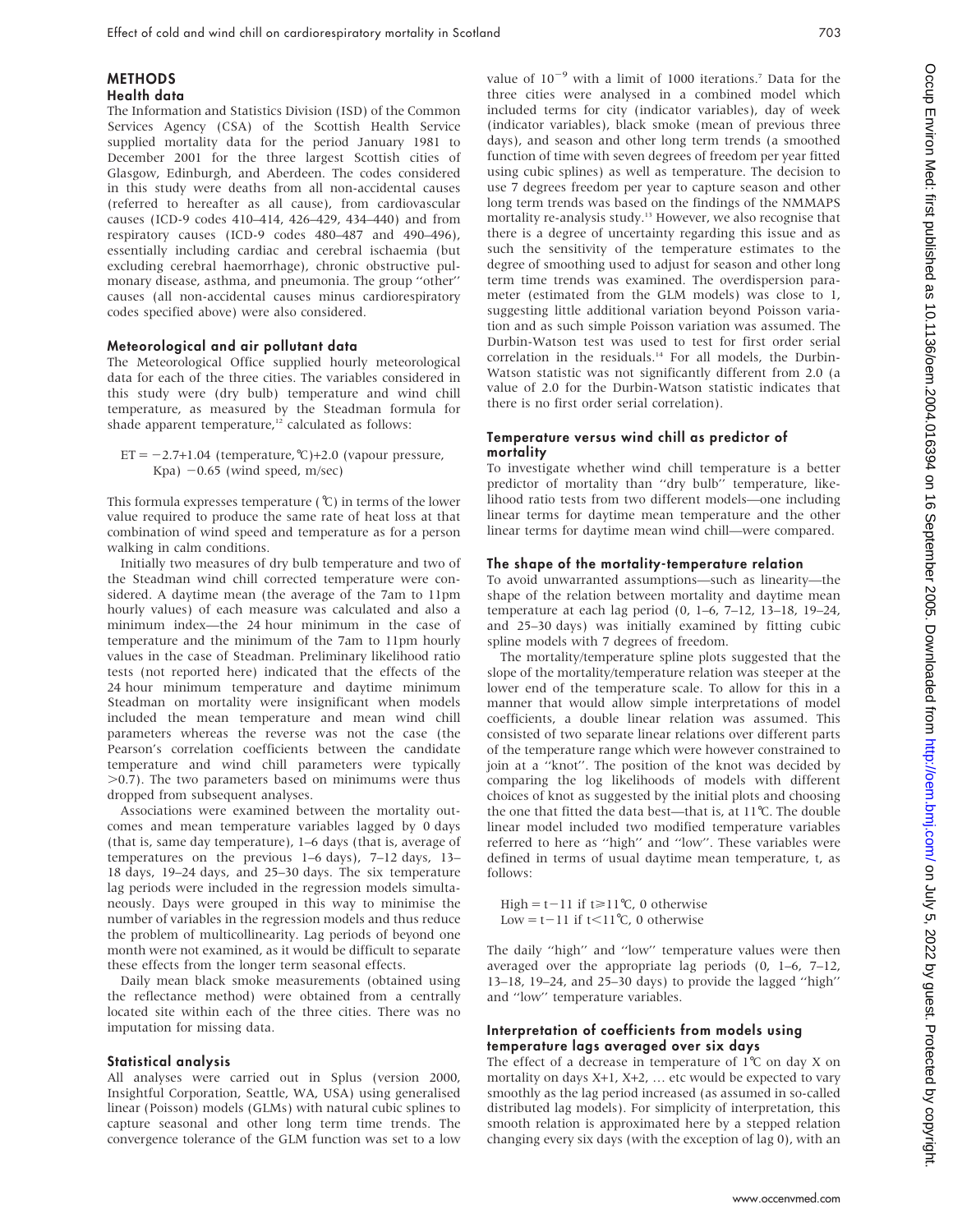implicit assumption that the true effect is reasonably constant within each block.

Use of mean temperatures within each block affects the interpretation of the corresponding coefficients in the model. For example, the coefficient for mean temperature lagged 1–6 days can be interpreted as the increase in (log) deaths on day X if there had been a decrease of  $1^{\circ}C$  on each of the six days previously. A decrease on only one of these days would reduce the effect to a sixth of this. To enable a direct comparison between the lag 0 coefficient and the other (six day average) coefficients, results are presented as relating to a decrease of 1˚C on only one day within each lag period. The coefficient can also be interpreted as the total increase, across days X+1 to X+6 combined, associated with a decrease of 1˚C on day X, compared with no decrease on that day. The sum of the coefficients for the six lag periods represents the total increase across day X to X+30 combined, of a decrease of 1˚C on day X compared with no increase.

For presentation of results, relative risks, found from  $exp(\beta)$  where  $\beta$  is the related model coefficient, were first calculated. Then the percentage increase in mortality is found from (RR-1)\*100%.

#### Effect variation by season

To investigate whether the effects of temperature on mortality varied by season, the double linear model for temperature and mortality was first replaced by a model with five linear components, which allowed for different gradients for each of the five temperature ranges  $\leq 1$ , 1–6, 6–11, 11–16, and 16+˚C. Although the double linear model was considered adequate to examine the effect of temperature on mortality in the main analyses, the assumption of a constant gradient within each (of the two) temperature range could introduce bias when comparing seasonal temperature effects if the true relation between mortality and temperature tends to be steeper at lower temperatures. Interaction terms were used to investigate whether the gradients for the middle three temperature ranges varied by season. Seasonal differences were not investigated for the other two ranges because the number of days in the summer months with a daytime mean temperature of less than  $1^{\circ}C$  and the number of days in the winter months with a daytime mean temperature of more than  $16^{\circ}$ C were very small  $(0.1\%$  and  $0.2\%$  of days respectively).

#### Effect variation between cities

To determine whether the effects of temperature on mortality varied significantly between cities, terms representing the ''interactions between temperature variables and city'' were included in the models.

Analyses were conducted separately for each of the four health outcomes (all cause, cardiovascular, respiratory, and ''other'' cause mortality) and each of the three age groups (all ages, 65 years and older, and under 65 years of age).

#### RESULTS

Table 1 shows the mean, standard deviation, minimum, and maximum of the health, meteorological, and pollutant variables for each of the three cities. The mean daily temperature in the three cities was fairly similar ranging from 9.6 in Glasgow in the West to 8.8 in Aberdeen in the North.

#### The shape of the mortality-temperature relation

Figure 1 shows deaths (all cause) plotted against the daytime mean temperature at each of the six lag periods and the fitted cubic spline relations. The data presented are for the Glasgow conurbation although similar patterns were seen for the other two cities. The plots indicate an overall increase in mortality

#### Temperature versus wind chill as a predictor of mortality

Table 2 shows the percentage change in all cause mortality associated with a  $1^{\circ}C$  fall in the average daytime mean temperature (dry bulb) or average daytime mean wind chill temperature in each lag period, assuming a (single) linear relation with log deaths, across the whole of the temperature range in each case. For brevity, the results are presented for all cause and cardiorespiratory mortality, but a similar pattern of results was also observed for the other diseases and age groups studied. Neither estimates nor the results of the likelihood ratio tests indicate that there is evidence to suggest that wind chill is a better predictor of mortality than dry bulb temperature alone. Therefore the remaining analyses are based on dry bulb temperatures.

#### Lagged effects of temperature

Figure 2 shows the percentage change in all cause, cardiovascular, respiratory, and ''other'' cause mortality, associated with a  $1^{\circ}C$  fall in daytime mean temperature in the range 11°C–25°C and a 1°C fall in the range  $\leq$ 11°C. For all four disease groups, a 1°C fall in the daytime mean temperature below 11°C was significantly associated with increased mortality. For all cause, cardiovascular, and "other" cause mortality, the strongest associations in this temperature range were observed between mortality and daytime mean temperature lagged by 1–6 days with effects generally diminishing, but tending to remain significant at lag periods greater than two weeks. A  $1^{\circ}$ C fall in the daytime mean temperature (below  $11^{\circ}$ C) on any one of the six days previously was associated with a 0.19% (95% CI 0.15 to 0.23), a 0.26% (95% CI 0.20 to 0.32) and a 0.12% (95% CI 0.07 to 0.18) increase in all cause, cardiovascular, and ''other'' cause mortality, respectively.

The magnitude of the effect of temperature  $(<11^{\circ}C$ ) on respiratory mortality was generally larger than the effect of temperature on all cause or cardiovascular mortality. For respiratory mortality, the strongest association was observed between mortality and temperature lagged by 13–18 days. A 1°C fall in the daytime mean temperature (below  $11^{\circ}$ C) on any one day from lag 13 to lag 18 days was associated with a 0.26% (95% CI 0.16 to 0.36) increase in respiratory mortality. There was no evidence of a significant association between same day cold temperature (lag 0) and any of the mortality outcomes.

In contrast, significant associations were observed between same day (lag 0) temperature and mortality, with mortality increasing as temperature increased within the observed temperature range (11–25°C). An *increase* in the same day daytime mean temperature of  $1^{\circ}$ C was associated with an increase of 0.31 (95% CI 0.05 to 0.56), 0.20 (95% CI  $-0.20$  to 0.60), 0.88 (95% CI 0.03 to 1.74), and 0.34 (95% CI  $-0.03$  to 0.70) in all cause, cardiovascular, respiratory, and ''other'' cause mortality, respectively.

For all other lags, the observed association between mortality and a fall of  $1^\circ$ C in the daytime mean temperature within the range  $11^{\circ}$ C–25<sup>°</sup>C tended to be weaker than a fall of 1°C within the range <11°C. Likelihood ratio tests indicated that coefficients for the range 11°C-25°C were significantly different (p<0.05) from those in the range below 11°C.

Table 3 shows the percentage change in cardiovascular and respiratory mortality associated with a 1˚C fall in the daytime mean temperature for older (65 and over) and younger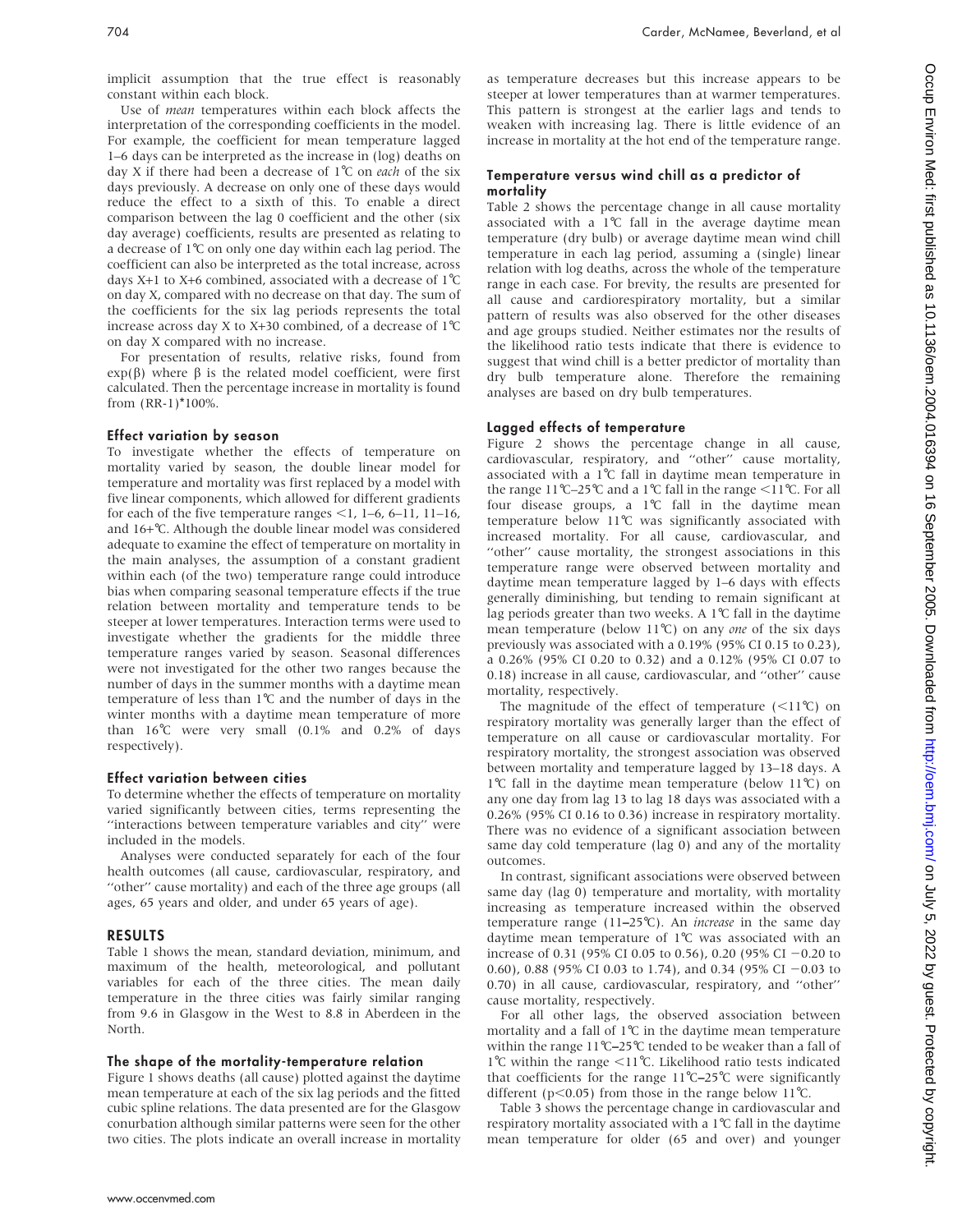|                                          | Glasgow conurbation* |      |                | Edinburgh*     |             |      |                | Aberdeen* |          |           |              |                |
|------------------------------------------|----------------------|------|----------------|----------------|-------------|------|----------------|-----------|----------|-----------|--------------|----------------|
|                                          | Mean SD              |      | Min            |                | Max Mean SD |      | Min            |           | Max Mean | <b>SD</b> | Min          | Max            |
| All cause mortality                      | 45.1                 | 9.3  | 20             | 100            | 13.8        | 4.2  | $\overline{2}$ | 42        | 6.3      | 2.6       | $\Omega$     | 18             |
| $\geq 65$                                | 34.5                 | 7.8  | 12             | 82             | 11.3        | 3.8  | 1              | 35        | 5.1      | 2.4       | $\mathbf 0$  | 16             |
| $<$ 65                                   | 10.6                 | 3.7  | $\mathbf{1}$   | 28             | 2.5         | 1.6  | $\mathbf{0}$   | 9         | 1.2      | 1.1       | $\mathbf{0}$ | $\overline{7}$ |
| Cardiorespiratory                        | 24.5                 | 7.4  | $\overline{7}$ | 67             | 7.6         | 3.2  | $\Omega$       | 32        | 3.4      | 2.0       | $\Omega$     | 13             |
| mortality                                |                      |      |                |                |             |      |                |           |          |           |              |                |
| $\geq 65$                                | 20.4                 | 6.3  | $\overline{4}$ | 56             | 6.7         | 2.9  | $\mathbf{0}$   | 29        | 2.9      | 1.8       | 0            | 12             |
| $<$ 65                                   | 4.1                  | 2.4  | $\Omega$       | 19             | 0.9         | 1.0  | $\mathbf{0}$   | 6         | 0.4      | 0.7       | $\Omega$     | $\overline{4}$ |
| Cardiovascular                           | 19.0                 | 5.7  | $\overline{4}$ | 49             | 6.1         | 2.7  | $\Omega$       | 20        | 2.6      | 1.7       | $\Omega$     | 12             |
| mortality                                |                      |      |                |                |             |      |                |           |          |           |              |                |
| $\geq 65$                                | 15.6                 | 4.8  | 3              | 37             | 5.3         | 2.5  | $\mathbf{0}$   | 18        | 2.3      | 1.6       | $\mathbf 0$  | 10             |
| $<$ 65                                   | 3.4                  | 2.1  | $\mathbf 0$    | 16             | 0.8         | 0.9  | $\mathbf{0}$   | 6         | 0.4      | 0.6       | $\mathbf{0}$ | $\overline{4}$ |
| Respiratory                              | 5.5                  | 3.3  | $\Omega$       | 32             | 1.5         | 1.4  | $\Omega$       | 12        | 0.7      | 0.9       | $\Omega$     | 9              |
| mortality                                |                      |      |                |                |             |      |                |           |          |           |              |                |
| $\geq 65$                                | 4.8                  | 3.0  | $\mathbf 0$    | 29             | 1.4         | 1.3  | $\mathbf{0}$   | 11        | 0.6      | 0.8       | $\mathbf 0$  | 8              |
| $<$ 65                                   | 0.7                  | 0.9  | $\mathbf 0$    | $\overline{7}$ | 0.1         | 0.4  | $\mathbf 0$    | 3         | 0.1      | 0.3       | $\mathbf 0$  | $\overline{2}$ |
| "Other" cause                            | 21.1                 | 5.0  | 5              | 51             | 6.3         | 2.6  | $\Omega$       | 20        | 2.9      | 1.7       | $\Omega$     | 11             |
| mortality                                |                      |      |                |                |             |      |                |           |          |           |              |                |
| $\geq 65$                                | 13.6                 | 4.1  | $\mathbf 0$    | 34             | 4.6         | 2.2  | $\mathbf 0$    | 15        | 2.1      | 1.5       | $\mathbf{0}$ | 9              |
| $<$ 65                                   | 6.5                  | 2.7  | $\Omega$       | 19             | 1.6         | 1.3  | $\Omega$       | 8         | 0.8      | 0.9       | $\Omega$     | $\overline{7}$ |
| Daytime mean air                         | 9.6                  | 5.2  | $-16.6$        | 24.7           | 9.5         | 5.1  | $-12.7$        |           | 24.58.8  | 4.9       | $-13.3$      | 24.5           |
| temperature ( C)                         |                      |      |                |                |             |      |                |           |          |           |              |                |
| Daytime mean                             | 6.2                  | 6.1  | $-19.68$       |                | 27.2 6.0    | 6.0  | $-16.1$        |           | 23.8 5.3 | 6.0       | $-16.8$      | 23.0           |
| wind chill $({\mathbb C})$               |                      |      |                |                |             |      |                |           |          |           |              |                |
| Daily mean black                         | 18.8                 | 22.8 | 1              | 541            | 11.9        | 12.5 | 1              | 194       | 8.3      | 11.8      | 1            | 322            |
| smoke ( $\mu$ g/m $\vert$ <sup>3</sup> ) |                      |      |                |                |             |      |                |           |          |           |              |                |

 $(<$  65 years) people separately. As this study was primarily interested in the effect of cold temperature on mortality results are presented for the  $\leq$ 11°C temperature range only. For cardiovascular mortality, the association with temperature is generally stronger in the elderly subgroup than in the younger age group. For respiratory mortality, there is little indication that the effect of temperature is stronger in one age group compared to the other although there does appear to be a difference in the distribution of the effect of lags with temperature effects for the younger age group seen up to

18 days but not thereafter, whereas for the older group temperature effects can still be observed up to 30 days.

In table 4 the total effect of a  $1^{\circ}$ C fall on a given day on deaths in the following 30 days is estimated. A 1˚C fall in temperature (below  $11^{\circ}$ C) on any given day is associated with a 2.93% (95% CI 2.46 to 3.39), a 3.35% (95% CI 2.64 to 4.06) a 4.81% (95% CI 3.45 to 6.16), and a 1.71% (95% CI 0.99 to 2.41) increase in all cause, cardiovascular, respiratory, and "other" cause mortality, respectively, over the ensuing one month period.

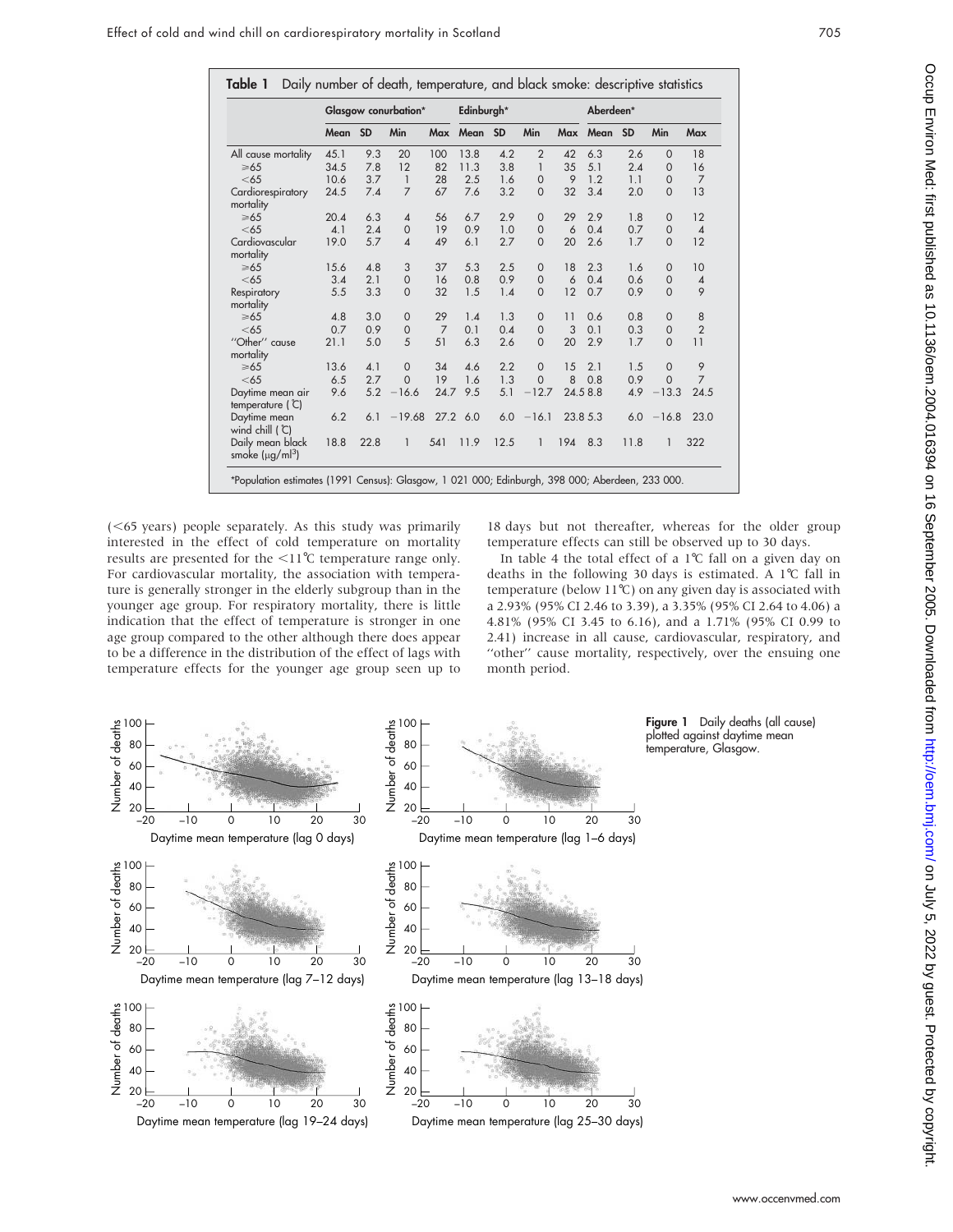Table 2 Percentage change (and 95% confidence intervals) in mortality associated with a 1°C fall in the daytime mean temperature (dry bulb) or daytime mean wind chill temperature by cause of death

|                             |                                                                 | Daytime mean dry bulb temperature                                                                                                                            |                                    | Daytime mean wind chill temperature                                                                                                                              |                                    |  |
|-----------------------------|-----------------------------------------------------------------|--------------------------------------------------------------------------------------------------------------------------------------------------------------|------------------------------------|------------------------------------------------------------------------------------------------------------------------------------------------------------------|------------------------------------|--|
| Cause of death              | $L$ ag <sup>*</sup>                                             | Estimatet (95% CI)                                                                                                                                           | LR test <sup>+</sup>               | Estimatet (95% CI)                                                                                                                                               | $LR$ test $\pm$                    |  |
| All cause, all ages         | 0<br>$1 - 6$<br>$7 - 12$<br>$13 - 18$<br>$19 - 24$<br>$25 - 30$ | $-0.20$ ( $-0.33$ to $-0.08$ )<br>$0.18$ (0.15 to 0.21)<br>$0.12$ (0.09 to 0.14)<br>$0.08$ (0.05 to 0.11)<br>$0.06$ (0.03 to 0.09)<br>$0.01$ (-0.01 to 0.04) | $\gamma^2$ = 284.6,<br>$p = 0.001$ | $-0.20$ ( $-0.31$ to $-0.09$ )<br>$0.16$ (0.13 to 0.18)<br>$0.08$ (0.05 to 0.10)<br>$0.05$ (0.03 to 0.08)<br>$0.04$ (0.02 to 0.07)<br>$-0.00$ ( $-0.03$ to 0.02) | $\gamma^2$ = 234.9,<br>$p = 0.001$ |  |
| Cardiorespiratory, all ages | 0<br>$1 - 6$<br>$7 - 12$<br>$13 - 18$<br>$19 - 24$<br>$25 - 30$ | $-0.18$ ( $-0.34$ to $-0.01$ )<br>$0.22$ (0.18 to 0.26)<br>$0.14$ (0.10 to 0.18)<br>$0.12$ (0.08 to 0.16)<br>$0.07$ (0.03 to 0.11)<br>$0.01$ (-0.03 to 0.05) | $\gamma^2$ = 240.6,<br>$p = 0.001$ | $-0.12$ ( $-0.27$ to 0.03)<br>$0.18$ (0.14 to 0.22)<br>$0.10$ (0.07 to 0.14)<br>$0.08$ (0.05 to 0.12)<br>$0.06$ (0.02 to 0.09)<br>$0.01$ (-0.05 to 0.02)         | $\gamma^2$ = 196.8,<br>$p = 0.001$ |  |

\*All six lag periods included in model simultaneously.

To enable a direct comparison of the lag 0 estimates with the 6 day lag estimates, the estimates refer to a 1˚C decrease in the daytime mean temperature on any one day within each lag period.

`LR test compared model that included all temperature lag periods versus model that excluded all temperature lag periods.

#### Effect variation by season

Table 5 presents the percentage increase in mortality associated with a 1˚C decrease in the daytime mean temperature at the different temperature ranges for both the cool (October to March) and warm (April to September) seasons. For brevity, results are presented for all cause mortality (all ages) only, but a similar pattern of results was also observed for the other disease and age groups studied. Overall, there is some suggestion that the effect of temperature on mortality is modified by season, with a larger temperature effect observed during the cool season. Likelihood ratio tests were used to assess the statistical significance of the interactions between temperature (all six lag periods and all temperature ranges assessed together) and season. The results provided little evidence that the

association between mortality and temperature is modified by season (all cause mortality  $p = 0.05$ , cardiovascular mortality  $p = 0.65$ , respiratory mortality  $p = 0.18$ , and "other" cause mortality  $p = 0.05$ ).

#### Effect variation between cities

The results from this exercise suggested that there was little evidence of any significant variation in the effect of temperature on mortality between the three cities (of the 240 possible temperature/city interactions analysed only 20 were significant at the 5% level, a number that could be explained as type I error—that is, falsely significant results. There was no particular pattern among those that were significant).



Figure 2 Percentage change in mortality (and associated 95% confidence intervals) associated with a 1°C fall in the daytime mean temperature at increasing lag (all six lag periods included in model simultaneously). To enable a direct comparison of the lag 0 estimates with the 6 day lag estimates,<br>the estimates refer to a 1 °C decrease in the daytime mean temperatu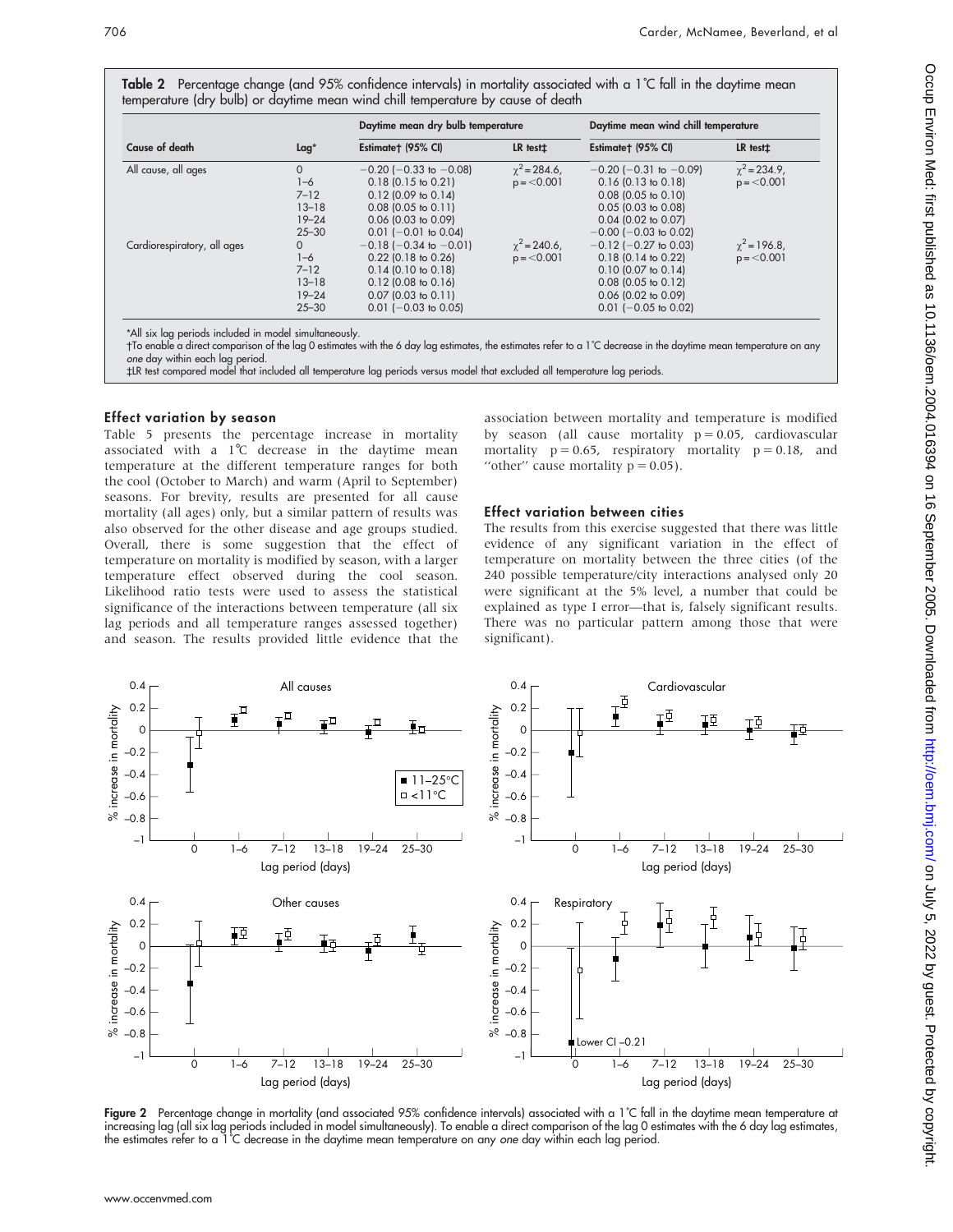Table 3 Percentage increase (and 95% confidence intervals) in mortality associated with a 1 $\degree$ C drop in the daytime mean temperature (at temperatures  $\lt 11\degree$ C) by cause of death and age group

|                |                     | Age group                  |                                    |  |  |
|----------------|---------------------|----------------------------|------------------------------------|--|--|
|                |                     | $\geq 65$ years            | $<$ 65 years<br>Estimatet (95% CI) |  |  |
| Cause of death | $L$ ag <sup>*</sup> | Estimatet (95% CI)         |                                    |  |  |
| Cardiovascular | $\Omega$            | $0.00$ (-0.24 to 0.24)     | $-0.10$ ( $-0.65$ to 0.46)         |  |  |
|                | $1 - 6$             | $0.27$ (0.21 to 0.33)      | $0.19$ (0.05 to 0.34)              |  |  |
|                | $7 - 12$            | $0.15$ (0.09 to 0.20)      | $0.06$ (-0.07 to 0.19)             |  |  |
|                | $13 - 18$           | $0.09$ (0.04 to 0.15)      | $0.12$ (-0.01 to 0.25)             |  |  |
|                | $19 - 24$           | $0.09$ (0.03 to 0.15)      | $-0.01$ ( $-0.14$ to 0.12)         |  |  |
|                | $25 - 30$           | $0.02$ (-0.0 to 0.07)      | $-0.03$ ( $-0.16$ to 0.10)         |  |  |
| Respiratory    | $\Omega$            | $-0.33$ ( $-0.80$ to 0.14) | $0.78$ (-0.27 to 1.83)             |  |  |
|                | $1 - 6$             | 0.17 (0.06 to 0.29)        | $0.20$ (-0.07 to 0.47)             |  |  |
|                | $7 - 12$            | $0.24$ (0.14 to 0.35)      | $0.27$ (0.03 to 0.51)              |  |  |
|                | $13 - 18$           | $0.24$ (0.13, 0.34)        | $0.35$ (0.11 to 0.60)              |  |  |
|                | $19 - 24$           | $0.11$ (0.01 to 0.21)      | $0.07$ (-0.17 to 0.31)             |  |  |
|                | $25 - 30$           | $0.09$ (-0.02 to 0.19)     | $-0.02$ ( $-0.26$ to 0.22)         |  |  |

\*All six lag periods included in model simultaneously. To enable a direct comparison of the lag 0 estimates with the 6 day lag estimates, the estimates refer to a 1˚C decrease in the daytime mean temperature on any one day within each lag period.

#### Sensitivity analysis

Table 6 illustrates the sensitivity of the temperature estimates to the number of degrees of freedom used to adjust for seasonal and other long term time trends. The results suggest that increasing the degrees of freedom for seasonal and long term trends leads to a small decrease in the size of the temperature coefficients.

#### **DISCUSSION**

Cold temperature was a strong predictor of mortality in the Scottish population studied. The overall shape of the observed association between mortality and temperature was non-linear. Although mortality tended to increase as temperatures fell, this increase was steeper at lower temperatures than at warmer temperatures. For convenience, our models allowed a change in gradient at approximately 11℃ but in reality the change is probably gradual.

We also found some evidence of a same day hot temperature effect on mortality. This finding is consistent with other studies that have shown the effect of hot temperature on mortality to be immediate.<sup>7</sup> <sup>8</sup> It should be noted that this study was primarily interested in investigating the effect of cold temperature on mortality. Previous UK studies have shown a hot effect to occur at temperatures above approximately  $18^{\circ}$ C.<sup>7 15</sup> In our study, only about 3% of the days were above this temperature and as such it was

| Table 4 Estimated % increase (and 95% confidence                   |
|--------------------------------------------------------------------|
| intervals) in mortality over the ensuing one month period          |
| associated with a 1°C drop in the daytime mean                     |
| temperature (when temperature $\lt 11^{\circ}$ C) on any given day |

| Cause of death                        | Estimate (95% CI)              |
|---------------------------------------|--------------------------------|
| All cause mortality, all ages         | 2.93 (2.46 to 3.39)            |
| All cause mortality, $>65$ years      | 3.34 (2.81 to 3.87)            |
| All cause mortality, $<$ 65 years     | 1.40 $(0.38 \text{ to } 2.41)$ |
| Cardiovascular, all ages              | 3.35 (2.64 to 4.06)            |
| Cardiovascular, $>65$ years           | 3.65 (2.87 to 4.42)            |
| Cardiovascular, <65 years             | 1.90 (0.10 to 3.67)            |
| Respiratory mortality, all ages       | 4.81 (3.45 to 6.16)            |
| Respiratory mortality, >65 years      | 4.65 (3.18 to 6.10)            |
| Respiratory mortality, <65 years      | 5.90 (2.60 to 9.08)            |
| "Other" cause mortality, all ages     | 1.71 (0.99 to 2.41)            |
| "Other" cause mortality, >65 years    | 2.06 (1.19 to 2.93)            |
| "Other" cause mortality, $<$ 65 years | $0.46$ (-0.86 to 1.77)         |

anticipated that the study would not have the statistical power to observe an effect of hot temperature on mortality (if one was present). In addition, the temperature/mortality spline plots provided little suggestion that mortality was increasing at high temperatures. In view of this, the (double linear) modelling strategy adopted in this study was primarily aimed at investigating cold temperature effects and we accept that to draw any firm conclusions regarding the effect of hot temperature on mortality in our population, further and more detailed modelling would be required.

Stronger associations were observed between cold temperature and cardiovascular and respiratory mortality than with all cause mortality. A number of hypotheses have been put forward to explain the mechanism by which exposure to low temperatures could lead to increased cardiovascular mortality. Low temperatures have been associated with a number of parameters considered to be risk factors for cardiovascular disease including increases in heart rate, blood pressure, peripheral vasoconstriction, plasma fibrinogen concentrations, blood cholesterol levels, and platelet viscosity.16 3 17 Cold related increases in respiratory mortality are generally attributed to cross infection from increased indoor crowding during colder months and to the detrimental effect of exposure to cold temperatures on the immune system's resistance to respiratory infections.<sup>6</sup> The observed relation between cold temperature and mortality was typically stronger among the elderly. This is probably due to the comparably lower tolerance of variations in temperature found in this group. $18$ 

Table 5 Estimated % increase (and 95% confidence intervals) in mortality over the ensuing one month period associated with a 1˚C drop in the daytime mean temperature (when temperature  $<$  11°C) on any given day in cool (October to March) and warm (April to September) seasons

|                                                            | <b>Warm season</b>                                                         | Cool season                                                                              |
|------------------------------------------------------------|----------------------------------------------------------------------------|------------------------------------------------------------------------------------------|
| Slope                                                      | Estimate (95% CI)                                                          | Estimate (95% CI)                                                                        |
| $11 - 16^{\circ}C$<br>$6 - 11^{\circ}C$<br>$1 - 6^\circ C$ | $0.10$ (-1.31 to 1.48)<br>$0.62$ (-0.69 to 1.90)<br>$0.64$ (-3.37 to 4.49) | $-3.80$ ( $-7.66$ to $-0.09$ )<br>1.18 $(-0.18 \text{ to } 2.53)$<br>3.99 (1.63 to 6.29) |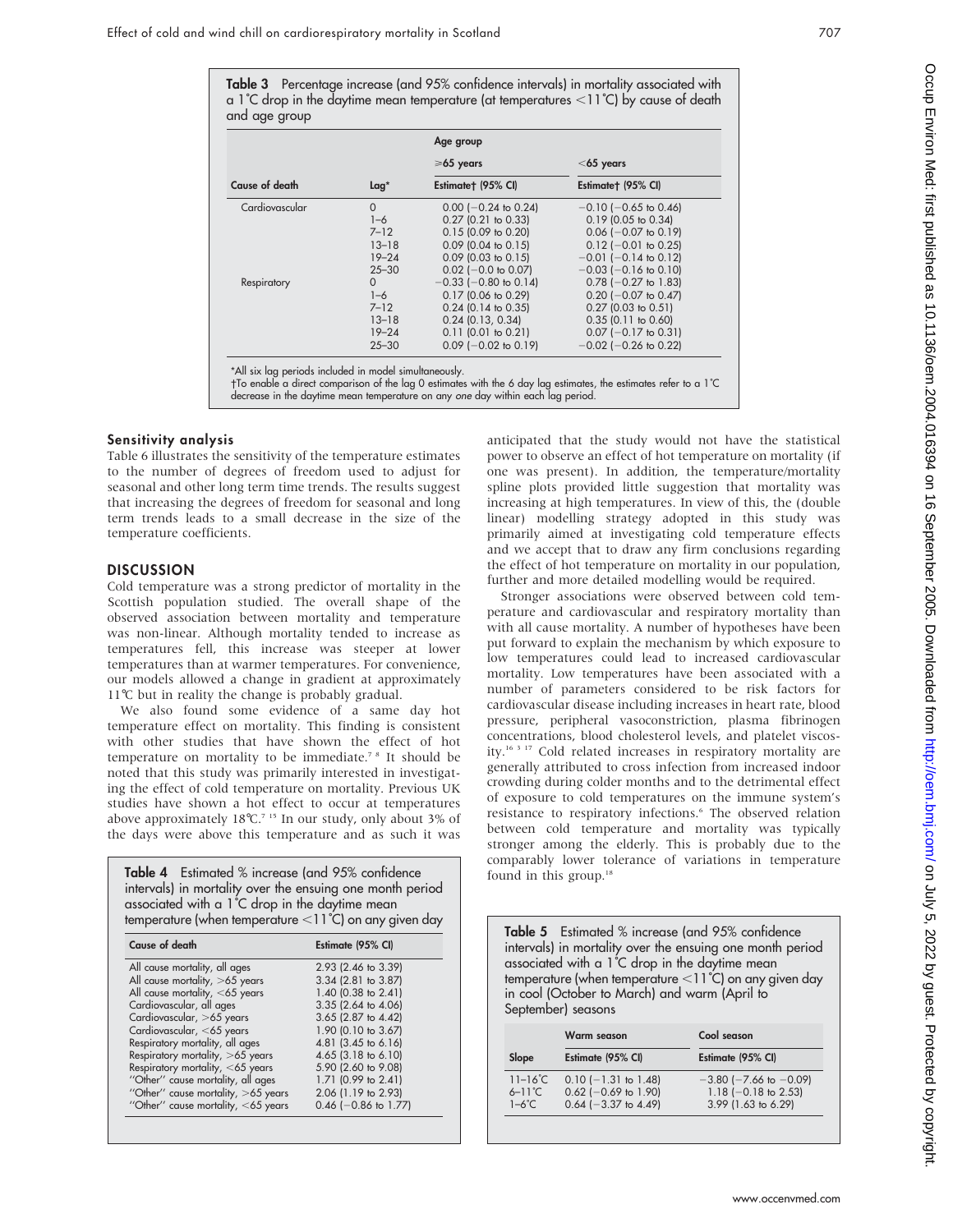Table 6 Percentage increase in mortality (all cause) associated with a 1°C decrease in the daytime mean temperature (when temperature is  $<$ 11°C)—sensitivity of estimate to the number of degrees of freedom (df) used to adjust for seasonal and other long term effects

|                                                                                                                                                                                                                                                               | 4 <sub>df</sub>                                                                                                                                       | 7df                                                                                                                                                       | 9df                                                                                                                                                    | 11df                                                                                                                                                        |  |  |
|---------------------------------------------------------------------------------------------------------------------------------------------------------------------------------------------------------------------------------------------------------------|-------------------------------------------------------------------------------------------------------------------------------------------------------|-----------------------------------------------------------------------------------------------------------------------------------------------------------|--------------------------------------------------------------------------------------------------------------------------------------------------------|-------------------------------------------------------------------------------------------------------------------------------------------------------------|--|--|
| $L$ ag*                                                                                                                                                                                                                                                       | Estimatet (95% CI)                                                                                                                                    | Estimate (95% CI)                                                                                                                                         | Estimate (95% CI)                                                                                                                                      | Estimate (95% CI)                                                                                                                                           |  |  |
| $\Omega$<br>$1 - 6$<br>$7 - 12$<br>$13 - 18$<br>$19 - 24$<br>$25 - 30$                                                                                                                                                                                        | $0.00$ (-0.03 to 0.02)<br>$0.20$ (0.17 to $0.24$ )<br>$0.15$ (0.11 to 0.18)<br>$0.10$ (0.07 to 0.13)<br>$0.09$ (0.06 to 0.12)<br>$0.17$ (-0.02, 0.36) | $0.00$ (-0.03 to 0.02)<br>$0.20$ (0.16 to 0.24)<br>$0.14$ (0.11 to 0.17)<br>$0.09$ (0.06 to 0.13)<br>$0.08$ (0.05 to 0.12)<br>$0.06$ ( $-0.14$ , $0.27$ ) | $-0.01$ ( $-0.03$ to 0.02)<br>$0.19$ (0.15 to 0.22)<br>$0.13$ (0.09 to 0.17)<br>$0.09$ (0.05 to 0.12)<br>$0.07$ (0.04 to 0.11)<br>$0.01$ (-0.22, 0.23) | $-0.01$ ( $-0.04$ to 0.01)<br>$0.16$ (0.12 to 0.20)<br>$0.09$ (0.05 to 0.13)<br>$0.04$ (0.00 to 0.08)<br>$0.04$ (0.00 to 0.08)<br>$-0.20$ ( $-0.44$ , 0.04) |  |  |
| *All six lag periods included in model simultaneously.<br>†To enable a direct comparison of the lag 0 estimates with the 6 day lag estimates, the estimates refer to a 1°C<br>decrease in the daytime mean temperature on any one day within each lag period. |                                                                                                                                                       |                                                                                                                                                           |                                                                                                                                                        |                                                                                                                                                             |  |  |

This study also observed a significant (but smaller, compared to cardiorespiratory mortality) association between cold temperature and ''other causes'' mortality. The reason for the observed association is unclear. This group contained all subjects that did not have a specified cardiac or respiratory code recorded as the primary (underlying) cause of death. However, the ''mode'' of death in many diseases—regardless of the primary underlying pathology—is often cardiac, vascular, or respiratory and it is possible that cold temperature contributes to this final ''mode'' of death. A second explanation is that a true association exists between cold temperature and causes of death other than cardiorespiratory causes. It is also possible that the observed results are an artifact of the methodology. However, this is considered unlikely as the association between cold temperature and mortality has been demonstrated in a wide range of studies using a number of different methodologies.

One of the important findings of our study was that cold temperature effects on mortality persist with lag periods of beyond two weeks. Furthermore, there was some evidence that the association between temperature and respiratory mortality at lag periods of more than one week was stronger than the associations between mortality and the same day temperature or temperature lagged by a few days. These findings are consistent with a study by Gemmell et al,<sup>2</sup> which investigated the relation between temperature and mortality for Scotland as a whole. The results of the study indicated that for both respiratory and cardiovascular mortality, the strongest observed associations were between mortality and temperature lagged by 7-14 days. Other studies<sup>8 19</sup> have also found that, for respiratory mortality, the strongest associations were between mortality and temperature lagged by more than one week. This suggests that adjusting for temperature in air pollutant time series studies by including the same day temperature and/or that recorded a few days previously, may be insufficient and could lead to bias in estimating the pollutant effect. As the relation between temperature and mortality can exhibit distinct variation between regions,<sup>6</sup> the degree of confounding by cold weather is likely to vary between these studies. Some studies in both the UK and Europe have observed apparent significant relations between air pollutants and mortality to become no longer significant when the lagged effects of temperature were taken into account in the regression models.<sup>20</sup>

Keatinge et  $al^9$  and others<sup>21 22</sup> also found that temperature effects on (all cause) mortality persisted beyond one or two weeks although in these studies the strongest associations were generally observed between mortality and the same or previous day temperature with the association generally decreasing with increasing lag. In contrast, some studies have found little evidence of cold temperature effects persisting for more than a few days.<sup>5</sup>

It is plausible that the lags for the effects of low temperature on human health may vary in length for different adverse health outcomes. Thus, exposure to cold produces vasoconstriction and blood pressure changes in seconds or minutes.<sup>10</sup> Increased concentrations of fibrinogen follow over hours.<sup>17 22</sup> Therefore consequences such as myocardial ischaemia from increased work demands on the heart muscle or from increased formation of thrombus can ensue in hours or days. However, it would be difficult for these mechanisms alone to explain the observed effect of temperature, lagged by 19–24 days, on cardiovascular mortality. On the other hand for adverse respiratory outcomes, the timescale for clinical manifestations of an adverse health effect may be longer—running into days or weeks. Although effects such as slowing down of mucociliary clearance can be rapid,<sup>23</sup> their consequences in terms of build up of uncleared harmful agents (infective or otherwise) and the progression to a full blown exacerbation of chronic obstructive pulmonary disease may take much longer.

This study found little evidence to suggest that the effect of temperature on mortality varies between the cool (October to March) and warm (April to September) seasons. It is important to note the difference in methodology used in this study to investigate the main (whole year) and seasonal (cool and warm seasons) temperature effects on mortality. Our main analyses modelled the relation as two separate linear relations over different parts of the temperature range constrained to join at a ''knot''. While accepting that the true relation between mortality and temperature is probably smooth and non-linear, this double linear approach was considered an adequate and easily interpretable representation for most analyses. However, the assumption of a constant gradient across, for example, the temperature range  $-16$  to 11 degrees could lead to bias when comparing seasonal temperature effects if the true relation between mortality and temperature tends to be steeper at lower temperatures. As the winter gradient would be based mainly on temperature at the lower end of the range and the summer gradient mainly on temperatures at the upper end, the assumption of a constant gradient would lead to a false seasonal effect. Thus, to investigate the effect of temperature on mortality in the two seasons, we subdivided the temperature range into smaller sections within which the linear assumption might be adequate. Other ''smooth'' models (for example, polynomial or splines) could have been fitted but this would have complicated interpretation of the model coefficients.

This study did not find significant variation in the effect of temperature on mortality between the three cities. This is perhaps unsurprising because factors that may affect the temperature/mortality relation (including behavioural aspects of the population, percentage of the population that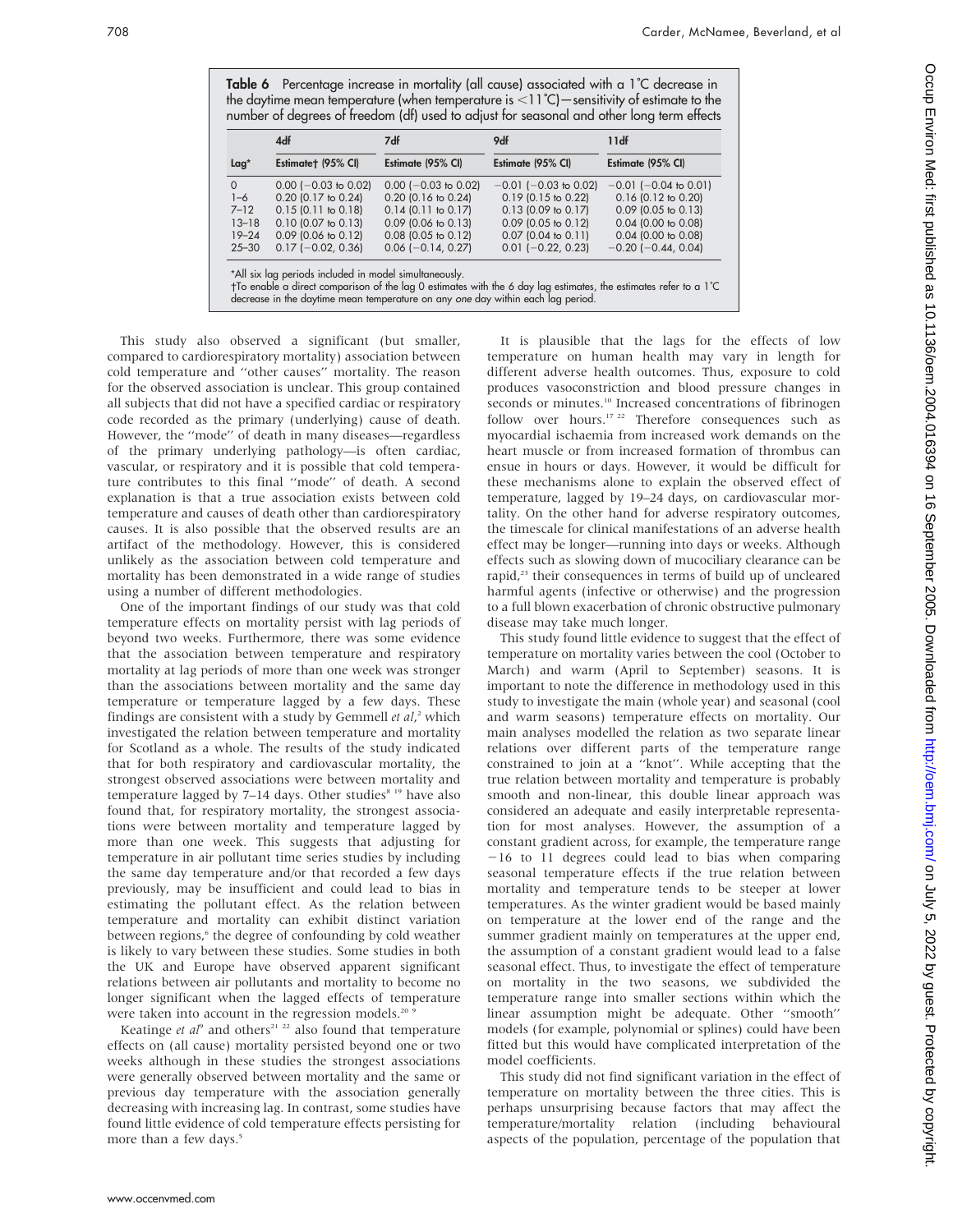## Main messages

- Cold temperature is a strong predictor of mortality in the Scottish population.
- The strongest associations were observed between cold temperature and respiratory mortality.
- The effects of cold temperature on mortality persisted for periods in excess of two weeks.
- The evidence does not suggest that wind chill temperature, as measured by the Steadman Index, is likely to be a better predictor of mortality than dry bulb temperature.

was elderly, and housing conditions) are unlikely to vary substantially between the three cities.

This study found little evidence to support our original hypothesis that wind chill temperature (as measured by the Steadman index) is a better predictor of mortality than ''dry bulb'' temperature alone. There have been relatively few epidemiological studies that have studied the relation between wind chill and cardiorespiratory mortality or morbidity. A study in the Netherlands found that daily variation in mortality, especially cardiovascular mortality, was more strongly related to wind chill, as measured by the Steadman index, than temperature alone.<sup>11</sup> Similarly, a UK study<sup>24</sup> that studied the relation between temperature and hospital admissions for stroke patients, found that the admissions had a stronger relation with wind chill, derived from the Siple-Passel formula, than with temperature alone. A number of studies have also simply studied the effect of wind speed (rather than a derived wind chill formula) in addition to, or separate to the effects of temperature, on mortality. Alberdi et  $a^{25}$  and Mackenbach et  $a^{20}$  both failed to observe a significant relation between wind speed and cardiorespiratory mortality. In contrast, a study by Kunst et  $a^{26}$  observed the effects of cold temperature on mortality to be increased by strong winds.

One possible explanation for this finding is that susceptible groups of the population, such as the elderly or those with existing disease, modify their behavioural patterns in some way (for example, by spending less time outdoors) during particularly cold and windy weather. A further explanation could be that the wind chill formula used in this study was not truly representative of the actual temperatures people were experiencing during the study period. There are two main wind chill formulas in use worldwide—the Siple-Passel formula and the Steadman formula—and these formulae are derived in distinctly different ways. The Siple-Passel formula is based upon experimental evidence regarding the length of time it takes for water to freeze in different weather conditions.27 In contrast, the Steadman index is based upon the theoretical concept of thermal equilibrium and considers many more variables than Siple-Passel.<sup>12</sup>

There were a number of reasons that led us to choose the Steadman index over the Siple-Passel index for the present study. Firstly, this formula approaches the thermal balance of the human body much more closely than the method of Siple-Passel and was thus felt to provide a more accurate representation of the actual temperatures experienced by the individual. Secondly, a previous study that investigated the association between mortality and both the Steadman and Siple-Passel formulae found the former but not the latter to be a stronger predictor of mortality than temperature alone.<sup>11</sup> Finally, the Steadman index is the formula favoured by the UK Meteorological Office to derive wind chill temperature,

# Policy implications

• Cold temperature is a public health problem. The most significant mortality outcomes are cardiovascular and respiratory although it is open to speculation as to whether people with prior cardiorespiratory disease are more susceptible to cold related mortality.

and it was thus felt that choosing this formula would help maximise the relevance of the results.

The meteorological parameters considered in this study were the daytime mean dry bulb temperature and the daytime mean wind chill temperature (which is composed of wind speed, temperature, and vapour pressure). Some studies have also indicated an association between relative humidity and mortality.<sup>25</sup> However, relative humidity has been studied previously for this population and a significant association between this variable and mortality had not been found.28 It is also possible that the observed effect of temperature on mortality could be explained, in part, by confounding due to unmeasured pollutants. However, this study did include an adjustment for particulate matter (measured as black smoke), which is generally believed to be the most important pollutant in terms of health effects.<sup>29</sup> A sensitivity analysis indicated that the inclusion or exclusion of black smoke in the regression models had little effect on the temperature estimates.

Although this study made no formal adjustment for the potential confounding effects of either influenza epidemics or pollen counts our seasonal model should have been adequate to reduce the potential confounding of these two variables.<sup>30</sup>

In conclusion, we have found cold temperature to be a strong predictor of mortality in our Scottish population with the effects of cold temperature persisting out to periods of one month. We have also found no indication that wind chill temperature is a stronger predictor of cardiorespiratory mortality than dry bulb temperature. The results of this study suggest that the most significant mortality outcomes are cardiovascular and respiratory although it is open to speculation as to whether people with prior cardiorespiratory disease are more susceptible to cold related mortality. A further important public health concern is whether the observed cold related mortality is primarily occurring among very frail individuals who were likely to die in a matter of days or weeks anyway; the so called short term ''harvesting'' effect. One possible indication of a harvesting effect is the presence of an inverse association between mortality and cold at later lags.7 Under this assumption, there was little evidence in the present study to suggest that the observed cold related increase in mortality was due solely to the short term harvesting of particularly frail individuals.

A number of issues require additional investigation. Further work is in progress to examine the possibility of interactions between cold temperature and air pollutants in terms of their effect on cardiorespiratory mortality and whether this relation varies according to season. Similarly, further work investigating the relation between the individual components of the Steadman wind chill index and mortality is required.

### ACKNOWLEDGEMENTS

This work was supported by a research grant, number G9900747, from the Medical Research Council to RMA and colleagues. The views expressed in this publication are those of the authors and not necessarily those of the Medical Research Council.